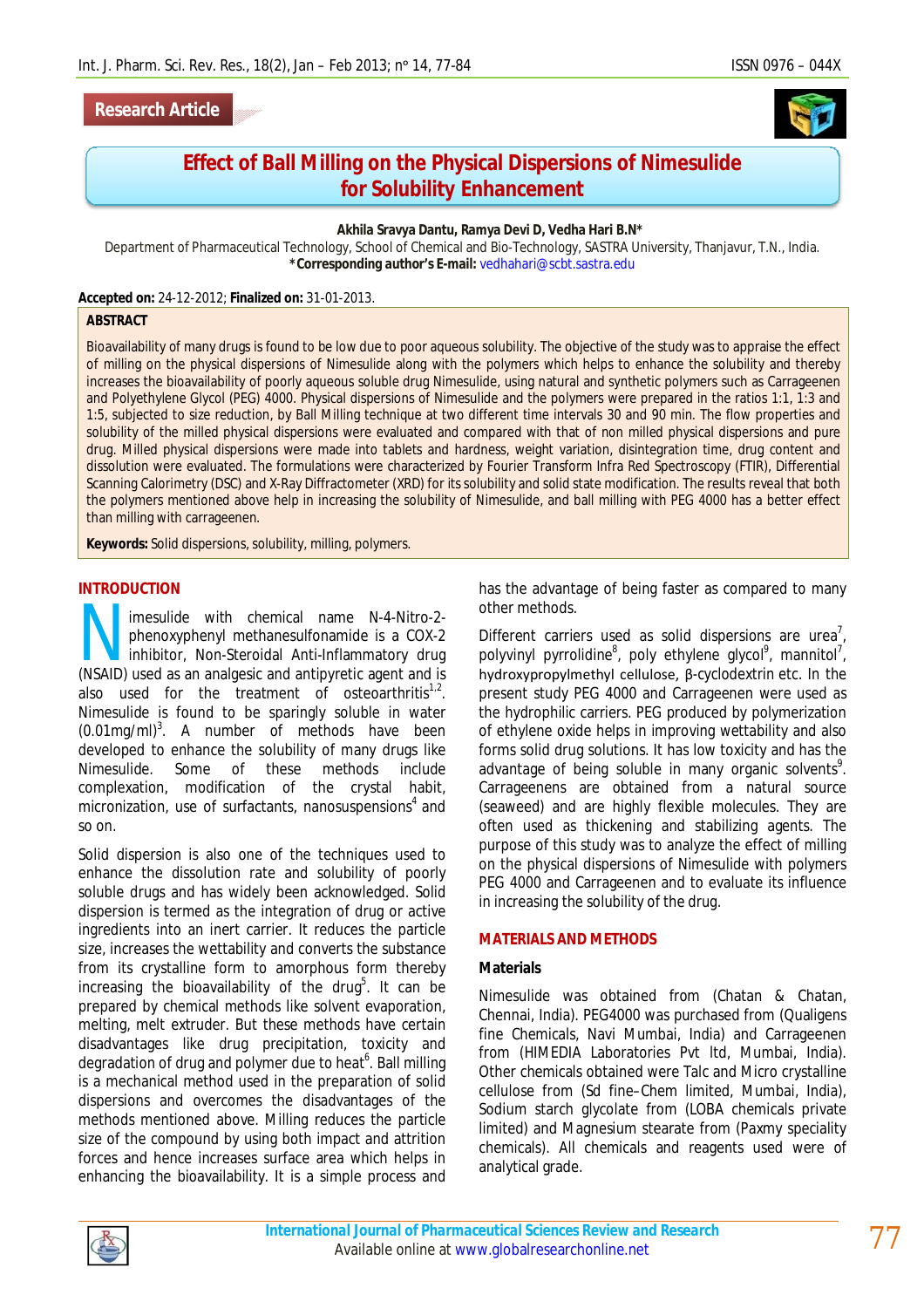## **Ball Mill**

The Ball mill was purchased from Khera Pvt ltd, New Delhi, India. It is cylindrical in shape with an inner diameter of 33.4 cm and outer diameter of 37 cm. The height of the mill was 17.5 cm. There are three baffles attached inside the cylinder with length and thickness of 17.2 cm and 0.9 cm.

# **Methods**

## *Preparation of solid dispersions*

Mixture of the drug and the polymers were weighed in three different ratios of 1:1, 1:3 and 1:5 each and pure drug of 1g was weighed separately and mixed gently, the prepared physical dispersions and pure drug were further subjected to size reduction with impact and attrition forces by milling using a ball mill as follows. 10 iron balls were placed in the milling vessel along with the physical mixture and rotated at a speed of 84 rpm for 30 min and 90 minutes respectively. The pure drug was also milled for the same time intervals as the physical dispersions, for better comparison. (Table 1)

**Table 1:** Composition of ball milled Nimesulide dispersions

| <b>Batch</b><br>Code | Weight of the<br>drug (g) | Polymer<br>weight (g) | Milling time<br>(min) |
|----------------------|---------------------------|-----------------------|-----------------------|
| NPEG1                | 1                         | 1                     | 30                    |
| NPEG2                | 1                         | 3                     | 30                    |
| NPEG3                | 1                         | 5                     | 30                    |
| NPEG4                | 1                         | 1                     | 90                    |
| NPEG5                | 1                         | 3                     | 90                    |
| NPEG6                | 1                         | 5                     | 90                    |
| NC1                  | 1                         | 1                     | 30                    |
| NC <sub>2</sub>      | 1                         | 3                     | 30                    |
| NC <sub>3</sub>      | 1                         | 5                     | 30                    |
| NC4                  | 1                         | 1                     | 90                    |
| NC <sub>5</sub>      | 1                         | 3                     | 90                    |
| NC <sub>6</sub>      | 1                         | 5                     | 90                    |
| NP1                  | 1                         | -                     | 30                    |
| NP <sub>2</sub>      | 1                         |                       | 90                    |

## *Pre formulation studies*

Derived properties such as angle of repose, bulk density, tapped density and Carr's index of the ball milled and non milled powder formulations were evaluated to find out the flow property of the milled and non milled solid dispersions and pure drug. Angle of repose was performed by funnel method,<sup>10</sup> by pouring the powdered samples through a funnel on to a horizontal base to form a conical heap with a distance of 3cm between the base and the funnel. The internal angle between the surface of the heap and the horizontal base gives the angle of repose and hence the height and diameter of the heap was noted. Bulk density is the mass of powder occupying a known volume and depends on the way in which

particles are packed.<sup>10</sup> It was calculated by pouring the powder into a measuring cylinder and noting the bulk volume. This was then tapped for 300 times to obtain the tapped volume. The tapped volume was used to calculate the tapped density which is the bulk density after a specified compaction. The formulas given below were used for further calculation.

• Angle of repose =  $\tan^{-1}$  (h/r)

h - height of the heap, r- radius of the heap

- $\bullet$  Bulk density = Mass/Bulk Volume, Tapped density = Mass/Tapped volume
- Carr's index = ((bulk volume-tapped volume)/bulk volume)\*100

The above procedure was repeated thrice and the mean and standard deviation was calculated and tabulated.

## *Preparation of tablets and capsules*

The pure drug and size reduced Nimesulide dispersions with the help of ball mill were made into tablets with a weight equivalent to 50 mg of the drug using a tablet press (KI356, Khera instruments Pvt ltd, New Delhi). 1% of Magnesium stearate, 1% of Talc and 1% of Sodium Starch glycolate were used as lubricating, flow aid and disintegrating agents and added for the compactness of the drug. Since the polymer PEG was found to be hygroscopic, in order to reduce its stickiness microcrystalline cellulose was added along with other agents for preparing tablets of Nimesulide and PEG solid dispersions (NPEG).

Powder equivalent to 50 mg of the drug was filled in empty gelatin capsules by manual filling. In order to avoid moisture absorption the tablets and capsules were stored in a desiccator with silica gel and calcium carbonate as desiccants.

## *Particle size analysis*

The ball milled dispersions of Nimesulide along with PEG and carageenen were subjected to particle size measurements by using a calibrated compound light microscope by well established microscopy technique<sup>11</sup>. A small amount of each of the milled powder sample was spread over a glass slide, viewed under a microscope (Khera instruments Pvt ltd) with the help of eye piece micrometer and the size was measured. Particle size of about 25 particles was noted and the average particle size was calculated using the formula:

Average particle size = size of the individual particle

Total number of particles

## *Solubility studies*

To detect and compare the solubility of pure drug with the ball milled Nimesulide dispersions, the solubility studies were carried out. Milled dispersions equivalent to 1 mg of Nimesulide was added to 2 ml of distilled water and was placed in a shaker for 24 hrs at room temperature. This was further removed from the shaker

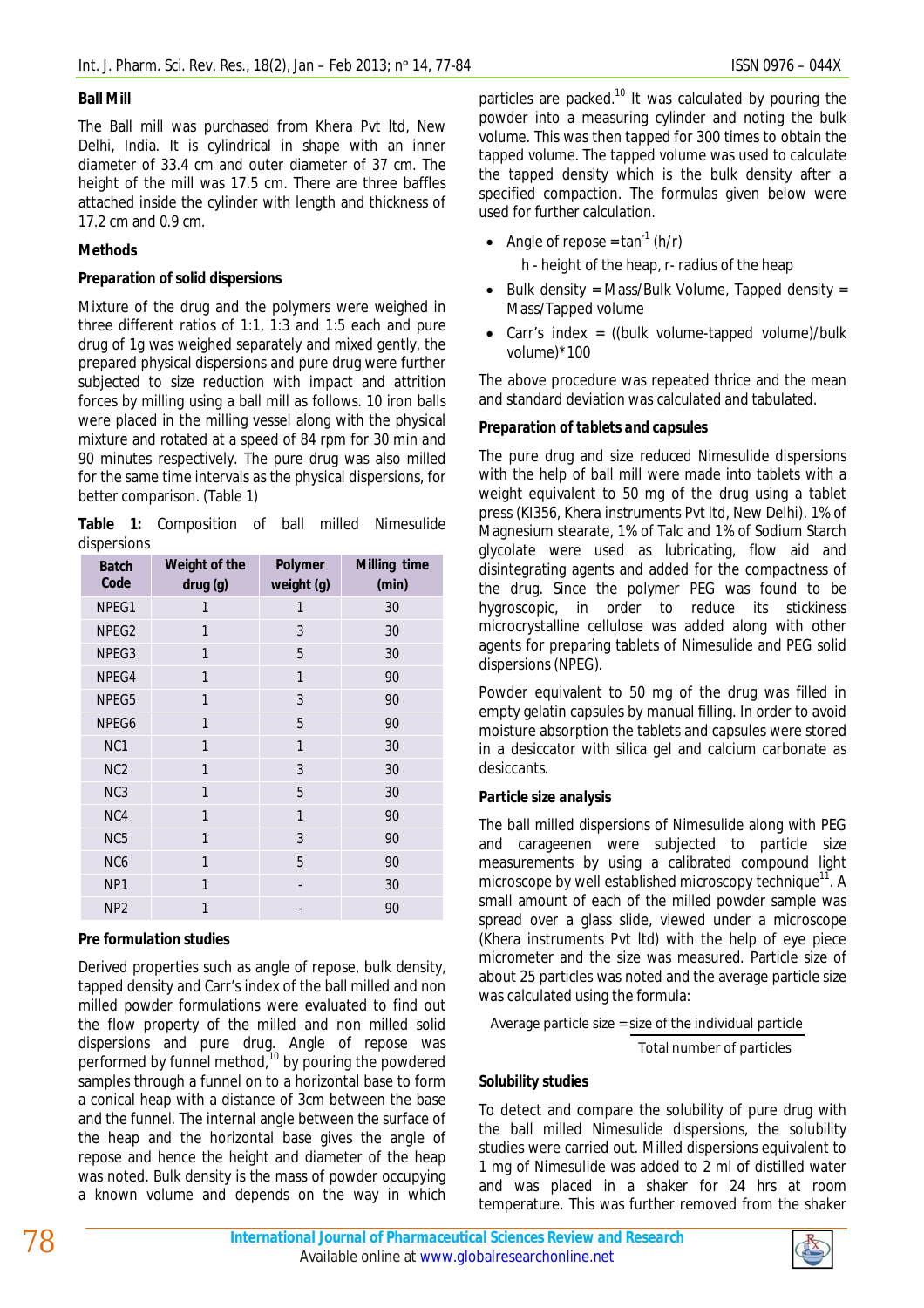and centrifuged at 4500 rpm for 10 min at 4 °C using a cooling centrifuge (C 24, Remi laboratory, India). The supernatant was diluted and the absorbance was analyzed using UV-Vis Spectrophotometer (Sistronic 117) at 397 nm and concentration was calculated using standard calibration curve  $5$ .

## **Evaluation of tablets and capsules**

The tablets and capsules prepared using the ball milled SD of Nimesulide were evaluated for quality control parameters.

## *Weight variation*

6 tablets of each formulation were taken and weighed separately using electronic balance (Shimadzu Pvt ltd, India). The mean and standard deviation was calculated and tabulated.

## *Hardness*

Hardness testing was performed to analyse the ability of the tablets to withstand local permanent deformation. Hardness of 3 tablets from each dispersion was measured using Tablet hardness tester Mosanto type (Dolphin) $12$ .

## *Disintegration time*

Disintegration time for the tablets was analysed using USP disintegration type 2 apparatus (Lab India, DT 1000). The temperature was maintained at 37°C and 900 ml of distilled water was used as the media $^{12}$ .

#### *Drug content*

To assess the ball milled PEG, Carrageenen dispersions for uniformity of drug content, assay for milled samples was performed. 6 tablets of each formulation were weighed individually and average mass was calculated; tablets were further triturated and equivalent weight of tablets was taken and dissolved in 10 ml of methanol. It was sonicated for 5 min and further diluted with distilled water. The absorbance was measured using UV-Vis spectrophotometer and the drug content was calculated by using standard calibration curve 8,13.

#### *In vitro dissolution studies*

Dissolution plays a major role in increasing the bioavailability of a drug. Dissolution studies were performed to analyze the solubility enhancement in aqueous media water for the capsules and tablets containing the milled dispersions of Nimesulide PEG and carrageenen and milled and non processed pure drug using USP dissolution type-1 (paddle) apparatus (DS 8000, Lab India) at  $37\pm5$ °C, 50 rpm in 900 ml distilled water. Each formulation containing 50 mg equivalent of the drug was placed in to the dissolution medium, at predetermined time intervals 10 ml of the samples were withdrawn using a syringe at 5, 10, 15, 30, 45 and 60 min and suitably diluted and dissolution rate was calculated by measuring the absorbance of the samples by UV-Vis spectrophotometer (Systronics 117) at 397 nm with water as the blank $^{13}$ .

## **Fourier Transform Infrared Spectroscopy (FTIR)**

FTIR analysis (Perkin- Elmer 200) was performed in order to find out the interaction between the drug and the polymers for better stability and compatibility of the drug and the excipients. It was performed using potassium bromate discs technique. The samples were mixed with previously dried and saturated potassium bromate and placed on KBr press under hydraulic pressure of 150 kg/cm<sup>2</sup>, the translucent thin film was scanned over a range of 4000 to 400  $cm^{-1}$  at ambient temperature.

## **Differential Scanning Calorimetry and Thermogravimetric Analysis (DSC-TGA)**

The thermal characteristics of the samples were analyzed using Differential scanning calorimeter and the weight loss with change in temperature was determined using Thermogravimetric analysis (TGA) (SDT Q600 V20.9 Build 20) for analyzing the polymorphic changes in the milled dispersions of PEG and Carrageenen. About 4 mg of the sample was placed in aluminium pans and then heated under nitrogen flow (20 ml/min). It was performed at the rate of 10 °C/min within a range of 0°C to 500°C.

## **X-Ray Diffraction analysis**

The X-ray diffraction techniques are used for the determination of the crystal structure and atomic spacing of materials by constructive interference of monochromatic X-ray and crystalline samples. The nature of milled powder solid dispersions was studied at room temperature using a X-Ray Diffractometer (Ultimata 3, Rigaku) over a 2θ range of 10°-80° with a voltage of 40kV and a current of 30 mA and Cu-Kα as the source.

## **RESULTS AND DISCUSSION**

# **Preformulation studies**

Angle of repose, Bulk density, Tapped density were performed thrice and the mean with standard deviation was tabulated in table 2. The values show that milled dispersions of NPEG of both 30 and 90 min have a very good flow property. Though NC milled dispersions also showed better flow than pure drug, its flow was less as compared to the NPEG milled dispersions which might be because of the binding nature of carrageenen $14$  resulting in a hindrance in flow property.

## **Particle size analysis**

The average particle size of each formulation is given in table 3. The particle size of pure drug was obtained as 16.5 µm and that of milled drug for 30 and 90 min did not show any significant change. This might be because of agglomeration of the finely divided particles resulting in adhesion of the particles. The particle size of milled dispersions decreased with the polymer weight increase and also with increase in time of milling with 1:5 ratio of NPEG at 90 min showing a particle size of only 17.5 µm as compared to 1:1 ratio of 30 min, where a particle size of 51.5 µm was obtained.

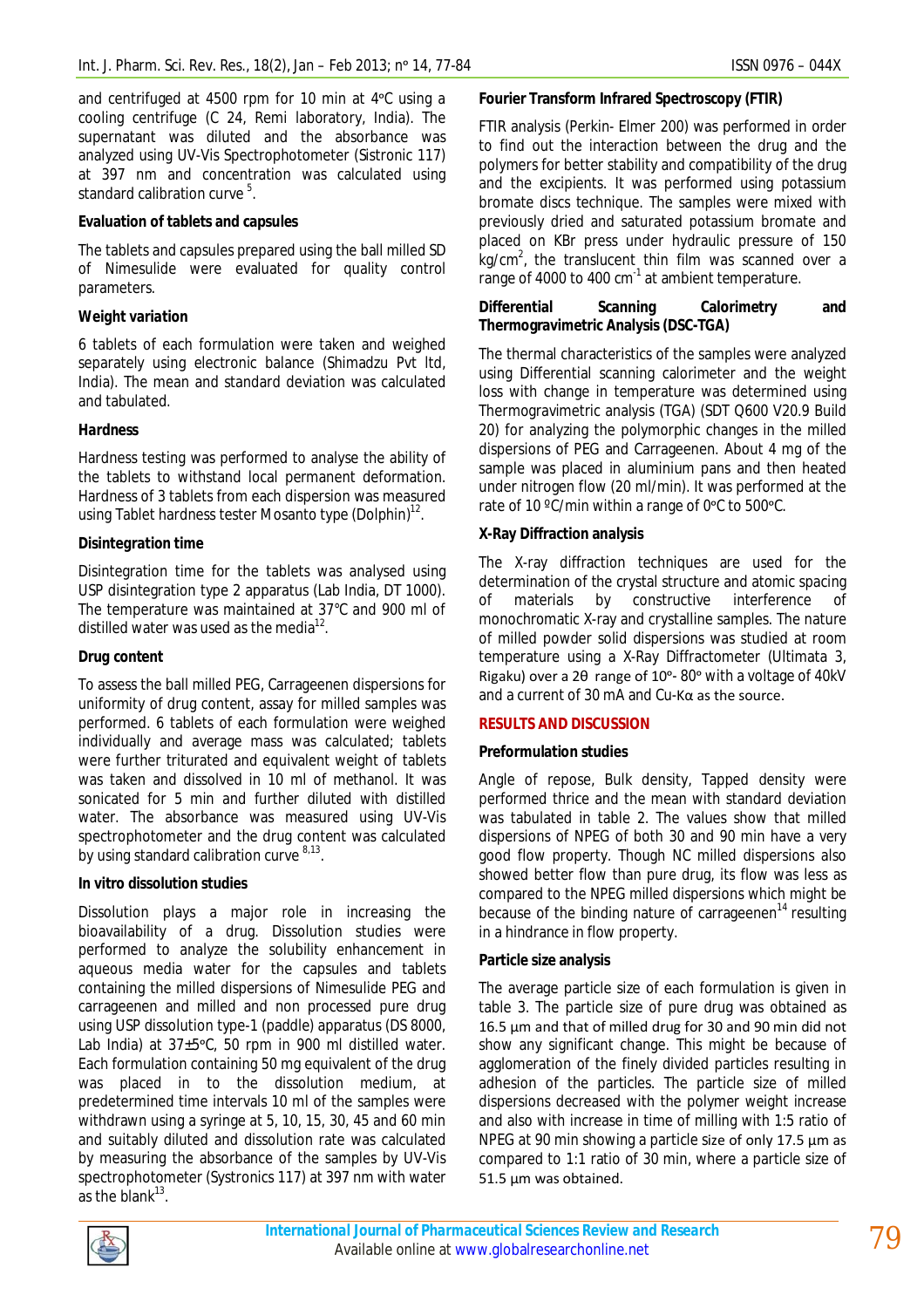| Table 2: Preformulation studies for milled and non milled dispersions of drug and polymer |                    |                            |                              |                     |  |  |  |
|-------------------------------------------------------------------------------------------|--------------------|----------------------------|------------------------------|---------------------|--|--|--|
| <b>Batch Code</b>                                                                         | Angle of repose    | <b>Bulk density (g/ml)</b> | <b>Tapped density (g/ml)</b> | <b>Carr's index</b> |  |  |  |
| NP <sub>1</sub>                                                                           | 29.246±2.016       | $0.354 \pm 0.021$          | $0.5787 \pm 0.032$           | 38.532±5.832        |  |  |  |
| NP <sub>2</sub>                                                                           | $26.226 \pm 2.545$ | $0.295 \pm 0.014$          | $0.5203 \pm 0.043$           | 42.96±2.093         |  |  |  |
| NPEG1                                                                                     | 16.602±0.529       | $0.343 \pm 0.012$          | $0.4232 \pm 0.010$           | 18.675±4.727        |  |  |  |
| NPEG <sub>2</sub>                                                                         | $17.585 \pm 1.573$ | $0.386 \pm 0.018$          | 0.5025                       | 23.110±3.631        |  |  |  |
| NPEG3                                                                                     | $22.234 \pm 1.955$ | $0.399 \pm 0.006$          | $0.506 \pm 0.004$            | $22.467 \pm 3.102$  |  |  |  |
| NPEG4                                                                                     | 14.629±1.354       | $0.609 \pm 0.019$          | $0.695 \pm 0.051$            | $11.802 \pm 8.166$  |  |  |  |
| NPEG5                                                                                     | 21.440±0.933       | $0.442\pm0.001$            | $0.523 \pm 0.006$            | $15.853 \pm 9.957$  |  |  |  |
| NPEG6                                                                                     | 24.566±1.632       | $0.442 \pm 0.024$          | $0.533 \pm 0.012$            | 44.9067±3.607       |  |  |  |
| N <sub>C</sub> 1                                                                          | 34.939±3.229       | $0.360 \pm 0.012$          | 0.66                         | 45.382±1.955        |  |  |  |
| N <sub>C</sub> 2                                                                          | $32.263 \pm 3.706$ | $0.485 \pm 0.0238$         | $0.848 \pm 0.034$            | $42.781 \pm 2.544$  |  |  |  |
| NC <sub>3</sub>                                                                           | $35.296 \pm 2.950$ | 0.50565                    | $0.807 \pm 0.016$            | $37.391 \pm 1.229$  |  |  |  |
| NC4                                                                                       | 29.830±0.579       | $0.359 \pm 0.007$          | $0.555 \pm 0.022$            | $35.145 \pm 2.296$  |  |  |  |
| NC <sub>5</sub>                                                                           | 31.406±1.669       | $0.485 \pm 0.014$          | $0.753 \pm 0.012$            | $35.473 \pm 2.461$  |  |  |  |
| N <sub>C</sub> <sub>6</sub>                                                               | 35.027±0.947       | $0.473 \pm 0.031$          | $0.680 \pm 0.003$            | 30.484±4.722        |  |  |  |
| <b>Before Milling</b>                                                                     |                    |                            |                              |                     |  |  |  |
| NPEG1                                                                                     | 26.0396±0.747      | $0.43244 \pm 0.087$        | 0.608473±0.074               | $30.4943 \pm 4.378$ |  |  |  |
| NPEG <sub>2</sub>                                                                         | 20.82733±3.782     | 0.5                        | $0.682547\pm0.022$           | $26.6667 \pm 2.357$ |  |  |  |
| NPEG3                                                                                     | 16.04936±3.436     | $0.523397\pm0.008$         | $0.666880\pm.0120$           | $21.4697 + 2.649$   |  |  |  |
| N <sub>C</sub> 1                                                                          | 27.65763±2.001     | $0.342093\pm0.020$         | $0.536067 \pm 0.0137$        | 32.7793±5.119       |  |  |  |
| N <sub>C</sub> 2                                                                          | 29.1399±1.485      | $0.508547 \pm 0.006$       | $0.659503 \pm 0.0101$        | 22.8633±1.838       |  |  |  |
| N <sub>C</sub> 3                                                                          | 30.20297±2.942     | $0.54329 \pm 0.024$        | $0.763167\pm0.018$           | 28.8427±1.689       |  |  |  |
| <b>NP</b>                                                                                 | 42.500±1.220       | $0.4292 \pm 0.017$         | $0.537+0.261$                | 19.9493±3.624       |  |  |  |

**Table 3:** Evaluation techniques for milled dispersions of tablets of drug and polymers and solubility and particle size analysis of milled and non milled formulations

| S. No                                                   | <b>Batch</b><br>Code        | <b>Solubility</b><br>$(\mu g/ml)$ | <b>Weight Variation</b><br>(mg) |                    | <b>Hardness</b><br><b>Disintegration</b><br>Time (min)<br>$(kg-cm)$ |             | % Drug<br>Content      |    | <b>Particle</b><br>size ( $\mu$ m) |  |      |
|---------------------------------------------------------|-----------------------------|-----------------------------------|---------------------------------|--------------------|---------------------------------------------------------------------|-------------|------------------------|----|------------------------------------|--|------|
| 1                                                       | NPEG1                       | 55                                |                                 | $0.0944 \pm 0.021$ |                                                                     |             | 45                     |    | 95                                 |  | 51.5 |
| $\overline{2}$                                          | NPEG <sub>2</sub>           | 65.75                             |                                 | $0.196 \pm 0.009$  |                                                                     |             | 38                     |    | 98                                 |  | 43.5 |
| 3                                                       | NPEG3                       | 46                                |                                 | $0.321 \pm 0.009$  |                                                                     |             | 28                     |    | 103.9                              |  | 32.5 |
| 4                                                       | NPEG4                       | 57.5                              |                                 | $0.1225 \pm 0.009$ |                                                                     |             | 25                     |    | 100                                |  | 49.5 |
| 5                                                       | NPEG5                       | 59.5                              | $0.1898 \pm 0.020$              |                    | 2.5                                                                 |             | 18                     |    | 110                                |  | 41.5 |
| 6                                                       | NPEG6                       | 67.5                              |                                 | $0.295 \pm 0.023$  |                                                                     |             | 12                     |    | 102.7                              |  | 17.5 |
| 7                                                       | NC1                         | 65                                |                                 | $0.0904 \pm 0.020$ |                                                                     |             | $>60$                  |    | 80                                 |  | 24.5 |
| 8                                                       | NC <sub>2</sub>             | 77.75                             |                                 | $0.207 \pm 0.006$  |                                                                     |             | $>60$                  |    | 80                                 |  | 25.5 |
| 9                                                       | NC <sub>3</sub>             | 63.25                             |                                 | $0.342 \pm 0.052$  |                                                                     |             | $>60$                  |    | 95.8                               |  | 31.5 |
| 10                                                      | NC4                         | 96.25                             |                                 | $0.1 \pm 0.006$    |                                                                     |             | $>60$                  |    | 94.8                               |  | 34.5 |
| 11                                                      | NC <sub>5</sub>             | 64                                |                                 | $0.2004 \pm 0.019$ |                                                                     |             | $>60$                  |    | 106                                |  | 23.5 |
| 12                                                      | NC <sub>6</sub>             | 106.75                            |                                 | $0.2898 \pm 0.041$ |                                                                     |             | $>60$                  |    | 99.13                              |  | 20.5 |
| 13                                                      | <b>NP</b>                   | 48.75                             |                                 | $0.0938 \pm 0.012$ |                                                                     |             | $>60$                  |    | 94.8                               |  | 16.5 |
| 14                                                      | NP1                         | 48.25                             |                                 | $0.0946 \pm 0.011$ |                                                                     |             | $>60$                  |    | 109.3                              |  | 17.5 |
| 15                                                      | NP <sub>2</sub>             | 36.75                             |                                 | $0.0938 \pm 0.012$ |                                                                     |             | $>60$                  |    | 107.1                              |  | 16.5 |
| Solubility of PEG-Nimesulide dispersions before milling |                             |                                   |                                 |                    |                                                                     |             |                        |    |                                    |  |      |
| Batch code                                              |                             | NPEG1                             | NPEG <sub>2</sub>               |                    | NPEG3                                                               |             | NC1<br>NC <sub>2</sub> |    | NC <sub>3</sub>                    |  |      |
|                                                         | Solubility<br>62.5<br>40.75 |                                   |                                 | 53.25              |                                                                     | 49<br>93.25 |                        | 70 |                                    |  |      |

1,2,3 represent 30 min milled dispersions of different ratios 1:1,1:3,1:5 and 4,5,6 represent 90 min milled solid dispersions of different ratios 1:1,1:3,1:5 of both PEG and carrageenen. Also NP – pure drug, NP1 and NP 2 represent 30 min and 90 min milled pure drug.

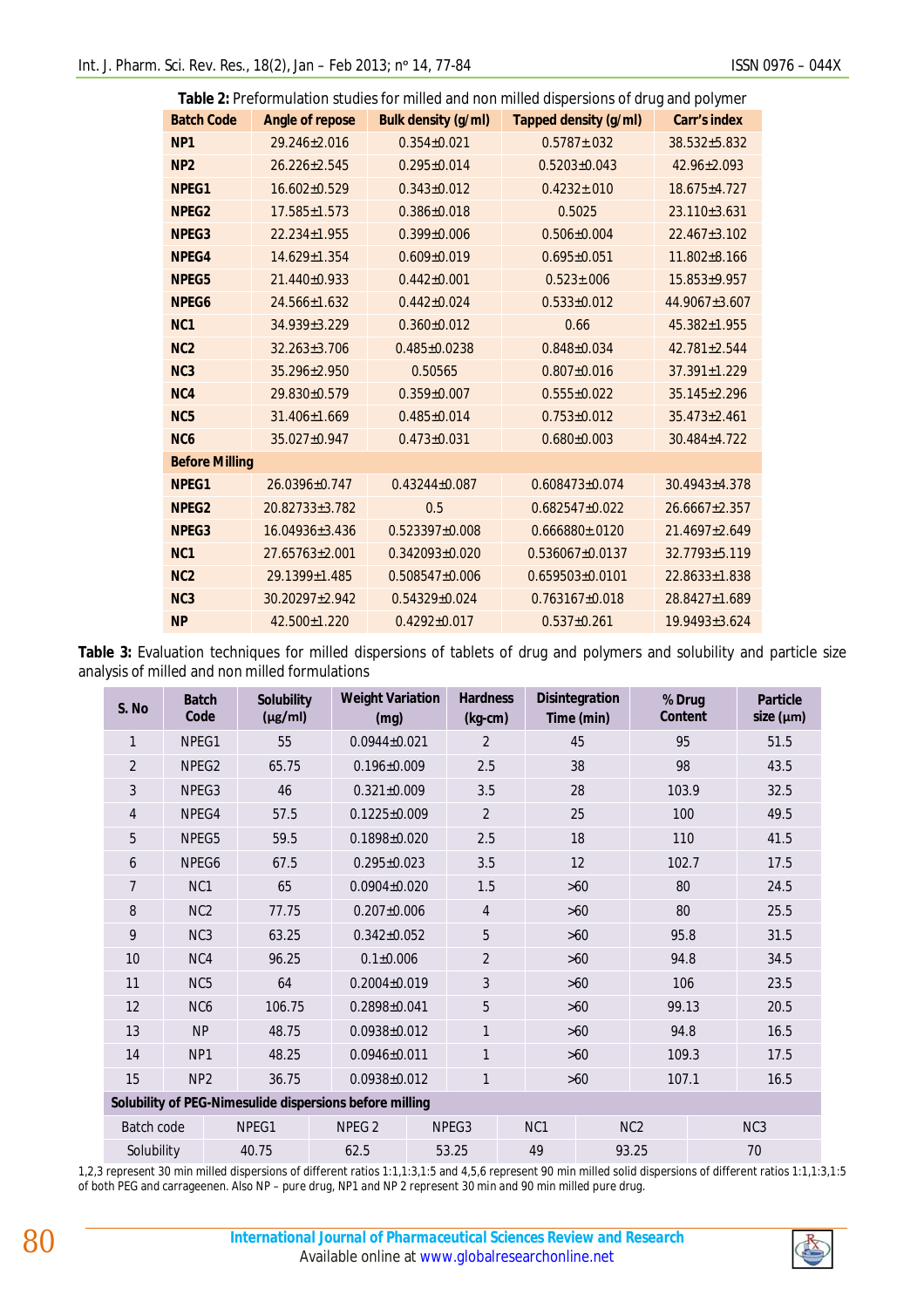The larger particle size of NPEG dispersions might be because the drug and the polymer are present together in form of a cluster due to viscous nature of PEG<sup>14</sup>. NC dispersions showed fluctuations in the particle size which might be due to the complex formation between the drug and the polymer. A particle size of 20.5 µm was observed for 90 min milled NC dispersions at 1:5 ratio.

## **Solubility studies**

The solubility of ball milled solid dispersions of Nimesulide and the polymers is shown in table 3. The 90 min milled dispersions of NPEG (1:5) showed better solubility 67.5µg/ml than that of the pure drug which had a solubility of 48.75 µg/ml. Milled Carrageenen dispersions (NC) at 90 min showed a significant increase in solubility, 106.75 µg/ml at 1:5 ratio as compared to pure drug and PEG 4000 SD. Milled and non milled pure drug showed similar solubility values which might be because reaggregation of the particles due to milling resulting in larger size<sup>15</sup>.

## **Evaluation of tablets and capsules**

## *Weight variation*

The mean weights of the tablets are tabulated in table 3. The variation in weight was found to be within the pharmacopoeial limits for all the tablets containing milled dispersions.

## *Hardness test*

The tablets made using solid dispersions were found to be of enough hardness. The hardness of milled NPEG tablets was in the range of 2 -4 kg-cm and that of carrageenen was found to be 2-5kg-cm. Good hardness of NC tablets might be because of carrageenen being a good adhesive $14$ . The hardness of each formulation is given in table 3.

## *Disintegration time*

The time for disintegration of 90 min milled solid dispersions of PEG was found to be around 20 min which was lesser than the pure drug and that of carrageenen solid dispersions. Carrageenen solid dispersions had a sticky nature and being a viscosity increasing agent<sup>14</sup>, the disintegration time was found to be more than 60 min.

# *Drug content*

The drug content of all milled dispersions of NPEG were within 90-110% which reveals that optimum amount of drug is present in all the tablets and capsules.

## *In vitro release studies*

The *in-vitro* dissolution studies were performed in order to observe the enhancement in solubility of the drug with the polymers. The tablets and capsules of the ball milled NPEG dispersions of both 90 and 30 min had a better dissolution than the pure drug. The dissolution profiles of tablets and capsules of NPEG milled dispersions are shown in Figure 1A, C3, 2A and 2C, more than 80% of

drug release is observed in 1:3 and 1:5 dispersions of NPEG of both tablets and capsules whereas both milled and non milled pure drug showed a release of only 30%. The 90 min milled formulations of NPEG milled dispersions of 1:5 ratio showed better results than 30 min milled dispersions by dissolving more than 95% of drug within 45 min. The dissolution profiles of NPEG dispersions clearly reveal that as the carrier weight increases the release is more. Similarly more the time of milling more is the drug dissolution<sup>16</sup>. Similarly NC milled dispersions of both 30 and 90 min also showed a better dissolution than the pure drug but lesser than that of NPEG. The dissolution profiles of the dispersions of Carrageenen are shown in figure 1A & D, 2B and 2D. The 1:1 milled dispersions of carrageenen showed better dissolution than the 1:3 and 1:5 milled dispersions which might be due to the complex formation between the drug and carrageenen and high viscous nature of the polymer.

# **Fourier Transform Infrared Spectroscopy**

The FTIR spectra of the pure drug is shown in figure 3A, characteristic peaks at 3283.24  $cm^{-1}$  showed the presence of alkynes C-H stretch and phenols O-H stretching, at  $3090.34$  cm<sup>-1</sup> showed the presence of aromatic ring C-H stretching, at 2847.28  $cm^{-1}$ methyl stretching C-H was observed. Phenyl ring substitution overtones C-H stretching was present at 1905.90 cm<sup>-1</sup>. Peaks at 1589.54 and 1153.57  $cm^{-1}$  corresponds to the NO<sub>2</sub> asymmetrical stretch and C-N amine stretch<sup>17</sup>. Figure 3B-D gives the spectra of milled pure drug. Peaks similar to pure non milled drug were observed. The spectra of NPEG showed a broader peak around the wavelength of 3600-3200 cm-<sup>1</sup> which shows interaction between the drug and the polymer and might be due to the hydrogen bonding of hydrogen atom of NH group of Nimesulide and oxygen group of PEG<sup>18</sup>. The spectra of NC milled dispersions showed even broader peak confirming the complex formation between the drug and polymer.

## **Differential Scanning Calorimetry and Thermogravimetric Analysis (DSC-TGA)**

The DSC curve of the pure drug showed two distinct peaks, an endothermic peak at 150.10°C and an exothermic peak at 335.79°C. The DSC curve of the pure drug milled for 90 min is shown in figure 4A. A slight shift in the melting point of the pure drug was observed with a single endothermic peak at 148.49°C. The peak at 335.79°C was also still observed but was less intense. The DSC analysis of the milled dispersions of NPEG showed 2 peaks. There was a shift in the melting point from 148.49° to 57.48° C which corresponds to the melting point of PEG<sup>7</sup> and another shift from 335.79° to 407.98°C. The disappearance of the endothermic peak of the pure drug indicates the loss of Crystallinity of the drug and that the drug has dispersed in PEG. NC milled dispersions also showed 2 peaks an endothermic peak at 147.7° C and an exothermic peak at 255.25° C which indicates that the melting of the solid dispersion occurred at 147.7° C with heat being released at 255.25°C.The weight loss due to

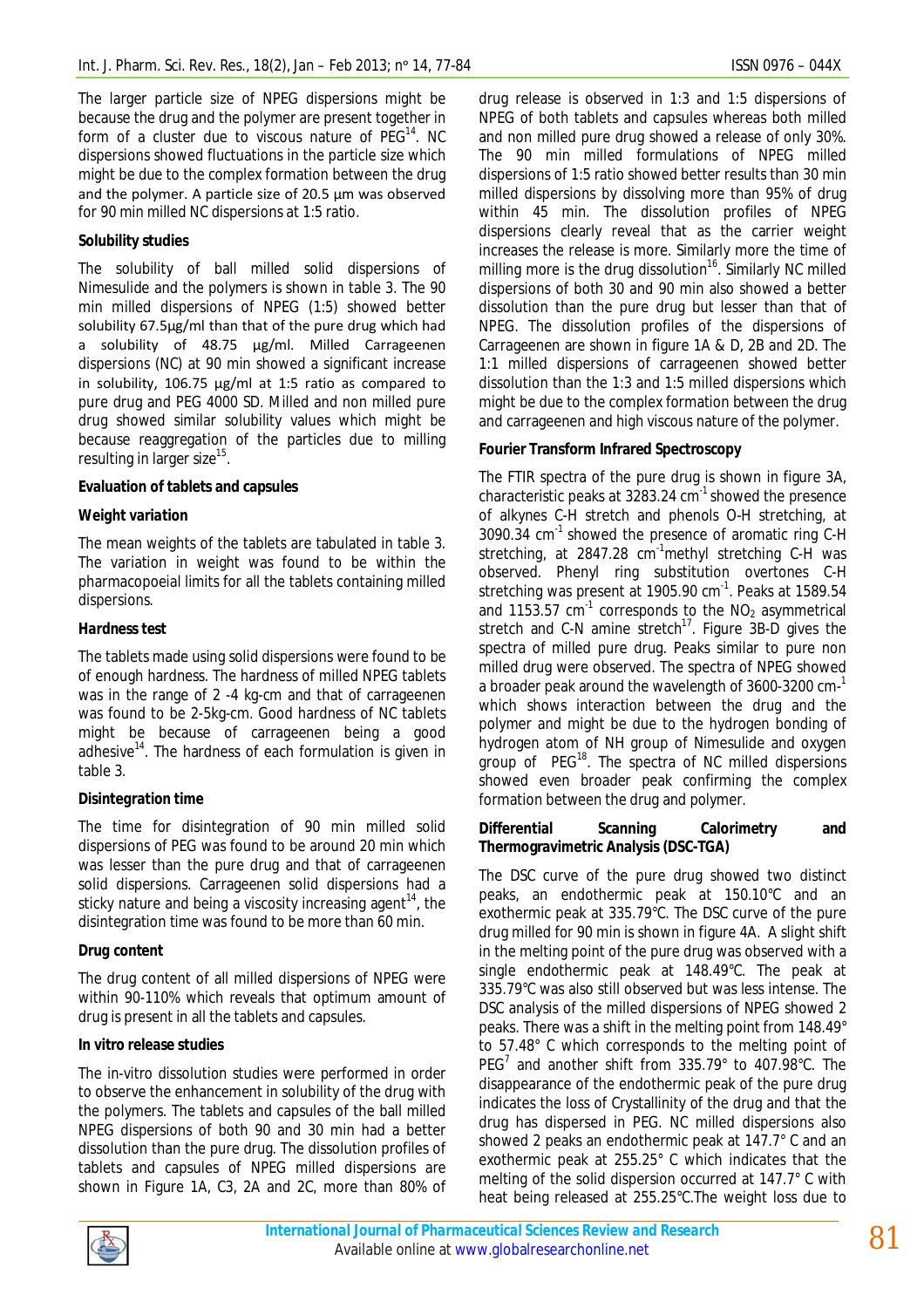temperature changes are shown in the figure 4B-D. For the pure drug the degradation of the drug starts at around 280° C with a weight loss of 70%. The TGA graph of 90 min milled pure drug shows a similar profile confirming that milling alone has not brought about much change in the drug profile. For NPEG milled dispersions the degradation occurs at 290° C till 400° C and hence weight loss was more as compared to pure drug. The weight loss for NC dispersions was very less and degradation occurred only between 200° C and 300° C. From the data obtained it is clear that milling in the presence of polymer brings about a slight shift in the melting point and influences the crystallinity of the compound.



**Figure 1**: *In-Vitro* dissolution profile of **tablets** of milled dispersions of Nimesulide with A) PEG 4000 milled for 30 min, B) Carrageenen milled for 30 min, C) PEG 4000 milled for 90 min, D) Carrageenen milled for 90 min



**Figure 2:** *In-Vitro* dissolution profile of **capsules** of milled dispersions of Nimesulide with A) PEG 4000 milled for 30 min**, B)** Carrageenen milled for 30 min, C), PEG 4000 milled for 90 min D) Carrageenen milled for 90 min.



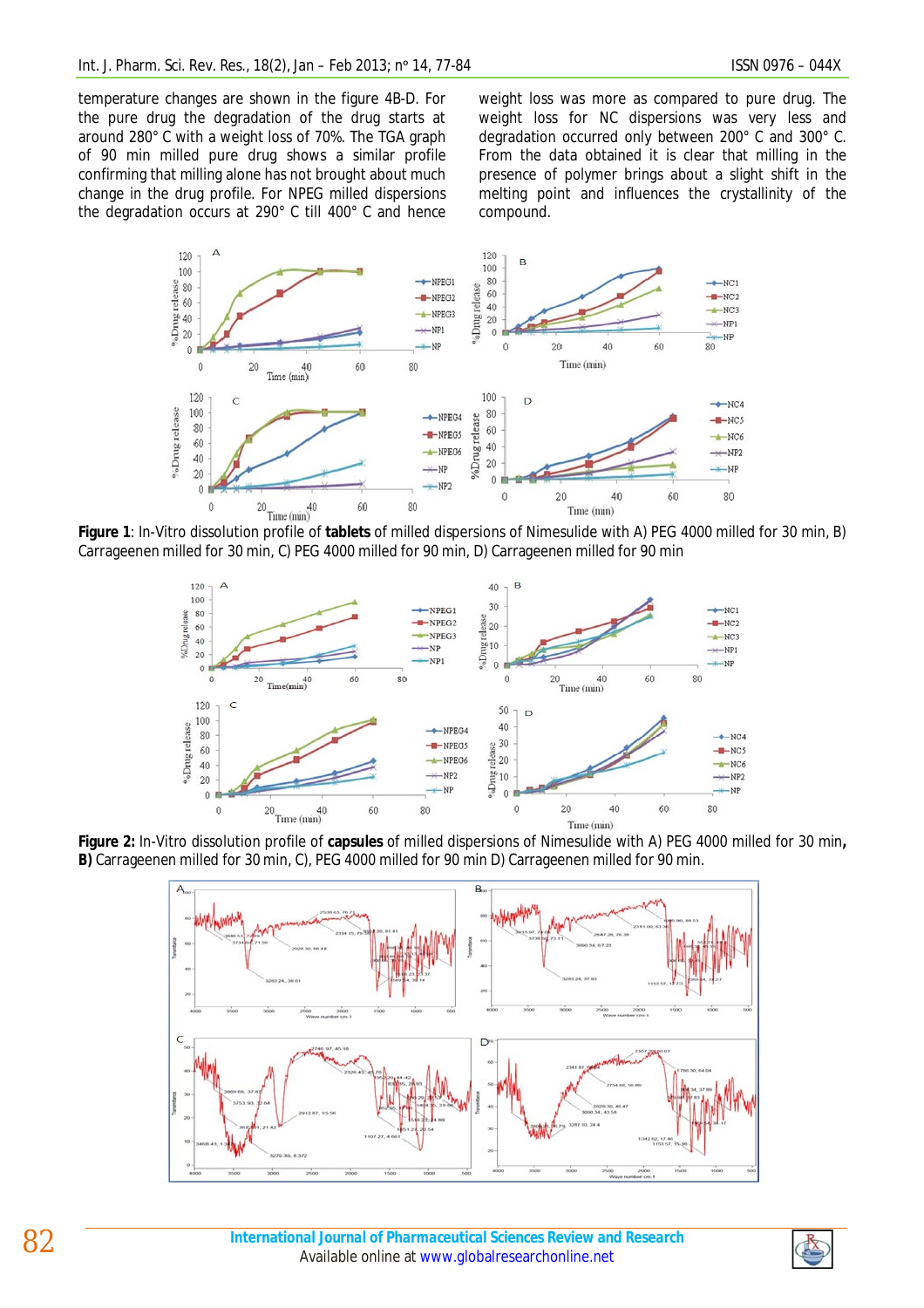**Figure 3:** Fourier transform infra red spectra of A) Nimesulide Pure, B) Nimesulide Pure 90 min milled, C) Nimesulide and PEG 4000 (1:3) 90 min milled, D) Nimesulide and carrageenen (1:3) 90 min milled.



**Figure 4:** DSC-TGA thermograph of the A) pure drug Nimesulide, B) Pure Drug Nimesulide milled for 90 min, C) Nimesulide and PEG 4000 (1:3) milled for 90 min, D) Nimesulide and Carrageenen(1:3) milled for 90 min.

## **X-Ray Diffraction analysis**

The peaks for crystallinity of the pure drug and solid dispersions are shown in figure 5. Characteristic peaks for the pure drug are observed at a 2 θ value of 19.460°, 19.540°, 21.800° and 23.260°.



**Figure 5:** XRD crystallograph of Nimesulide and carrageenen dispersions (NC), Nimesulide and PEG

dispersions (NPEG), 90 min milled pure drug (NP2) and pure drug (NP).

For 90 min milled pure drug the peaks appear with a lower intensity indicating that the reduction in the particle size has helped in bringing the transition from crystalline to semi crystalline form. NPEG milled dispersions show characteristic peaks at 2θ of 23.400° and 19.420° with a high intensity which corresponds to the peaks of pure  $PEG^9$ . The other peaks that were observed in the pure drug are noted as small intensity peaks in the milled dispersions. The milled dispersions of NPEG hence exist in a semi crystalline form since the polymer PEG is itself semi crystalline in nature. The peaks observed in NC milled dispersions have a very less intensity which suggests that there is a transition in the crystallinity to amorphous state due to the presence of polymeric materials in the formulations.

## **CONCLUSION**

From all the data obtained we can conclude that the milled dispersions of the drug with polymers help in increasing the solubility and dissolution rate of Nimesulide. Similarly milling brings about a reduction in particle size thereby increasing the surface area and also helps in conversion of the crystalline compound to semi crystalline or amorphous compound and hence can be used as a method for preparing solid dispersions. Among the 2 polymers used, PEG 4000 shows better improvement in dissolution than carrageenen as there were not much interactions between PEG and Nimesulide where as carrageenen formed a complex with Nimesulide which resulted in decrease in dissolution rate.

#### **REFERENCES**

1. Mahale N. B, Badhan P. J, Nikam K. R, Chaudhari S. R. Comparative *in vitro* evaluation of commercial Nimesulide